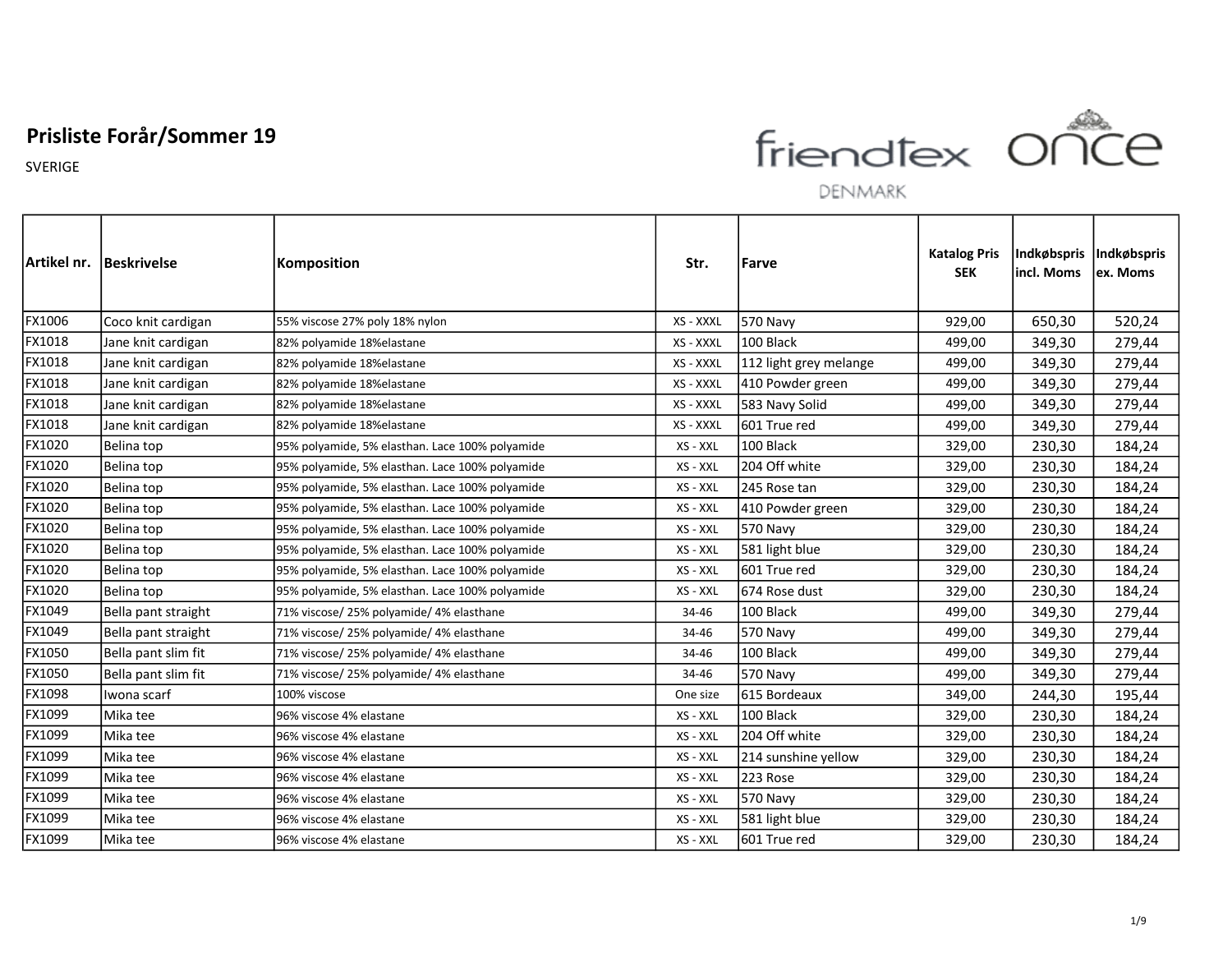

DENMARK

|        | Artikel nr. Beskrivelse  | Komposition                                     | Str.                     | Farve                        | <b>Katalog Pris</b><br><b>SEK</b> | Indkøbspris<br>incl. Moms | <i>Indkøbspris</i><br>ex. Moms |
|--------|--------------------------|-------------------------------------------------|--------------------------|------------------------------|-----------------------------------|---------------------------|--------------------------------|
| FX1100 | Margo straptop           | 48% cotton, 48% modal, 4% elasthan              | XS - XXL                 | 100 Black                    | 179,00                            | 125,30                    | 100,24                         |
| FX1100 | Margo straptop           | 48% cotton, 48% modal, 4% elasthan              | XS - XXL                 | 204 Off white                | 179,00                            | 125,30                    | 100,24                         |
| FX1100 | Margo straptop           | 48% cotton,48% modal, 4% elasthan               | XS - XXL                 | <b>570 Navy</b>              | 179,00                            | 125,30                    | 100,24                         |
| FX1101 | Ally tanktop             | 48% cotton,48% modal, 4% elasthan               | XS/S - 3XL/4XL 100 Black |                              | 179,00                            | 125,30                    | 100,24                         |
| FX1101 | Ally tanktop             | 48% cotton,48% modal, 4% elasthan               |                          | XS/S - 3XL/4XL 204 Off white | 179,00                            | 125,30                    | 100,24                         |
| FX1101 | Ally tanktop             | 48% cotton, 48% modal, 4% elasthan              | XS/S - 3XL/4XL 570 Navy  |                              | 179,00                            | 125,30                    | 100,24                         |
| FX1103 | Grace superstretch jeans | 69% cotton 27% polyester 4% elasthan            | 34-46                    | 100 Black                    | 629,00                            | 440,30                    | 352,24                         |
| FX1103 | Grace superstretch jeans | 69% cotton 27% polyester 4% elasthan            | 34-46                    | <b>570 Navy</b>              | 629,00                            | 440,30                    | 352,24                         |
| FX1155 | Lydia knit pullover      | 82% viscose 18% elastane                        | XS - XXL                 | 100 Black                    | 479,00                            | 335,30                    | 268,24                         |
| FX1155 | Lydia knit pullover      | 82% viscose 18% elastane                        | XS - XXL                 | 581 light blue               | 479,00                            | 335,30                    | 268,24                         |
| FX1207 | Leonora dress            | 70% polyester 30% Rayon                         | XS - XXL                 | 577 Navy Eclipse             | 749,00                            | 524,30                    | 419,44                         |
| FX1256 | Mabel belt               | 100% leather                                    | 85-105                   | 131 Light grey               | 429,00                            | 300,30                    | 240,24                         |
| FX1257 | Kaley belt               | 100% leather                                    | 85-105                   | 342 Cognac                   | 329,00                            | 230,30                    | 184,24                         |
| FX1258 | Polly belt               | 100% leather                                    | 85-105                   | 131 Light grey               | 329,00                            | 230,30                    | 184,24                         |
| FX1279 | <b>Bailey blouse</b>     | 95% polyamide, 5% elasthan. Lace 100% polyamide | XS - XXL                 | 100 Black                    | 379,00                            | 265,30                    | 212,24                         |
| FX1279 | <b>Bailey blouse</b>     | 95% polyamide, 5% elasthan. Lace 100% polyamide | XS - XXL                 | 570 Navy                     | 379,00                            | 265,30                    | 212,24                         |
| FX1281 | Annabel top              | 82% polyamide 18%elastane                       | XS - XXL                 | 100 Black                    | 229,00                            | 160,30                    | 128,24                         |
| FX1281 | Annabel top              | 82% polyamide 18%elastane                       | XS - XXL                 | 200 White                    | 229,00                            | 160,30                    | 128,24                         |
| FX1281 | Annabel top              | 82% polyamide 18%elastane                       | XS - XXL                 | 570 Navy                     | 229,00                            | 160,30                    | 128,24                         |
| FX1290 | Ulrikka sandal           | 100% leather                                    | 36-42 (sko)              | 342 Cognac                   | 749,00                            | 561,75                    | 449,40                         |
| FX1291 | Weslee blouse            | 48% cotton,48% modal, 4% elasthan               | XS - XXL                 | 100 Black                    | 249,00                            | 174,30                    | 139,44                         |
| FX1291 | Weslee blouse            | 48% cotton, 48% modal, 4% elasthan              | XS - XXL                 | 204 Off white                | 249,00                            | 174,30                    | 139,44                         |
| FX1292 | Hailey blouse            | 48% cotton,48% modal, 4% elasthan               | XS - XXL                 | 100 Black                    | 299,00                            | 209,30                    | 167,44                         |
| FX1292 | Hailey blouse            | 48% cotton, 48% modal, 4% elasthan              | XS - XXL                 | 204 Off white                | 299,00                            | 209,30                    | 167,44                         |
| FX1323 | Simona jeans             | 85% cotton 13% polyester 2% elasthane           | 34-48                    | 537 Dark denim               | 749,00                            | 524,30                    | 419,44                         |
| FX1328 | Joyce jeans              | 93% cotton 5% polyester 2% elasthane            | 34-48                    | 100 Black                    | 999,00                            | 699,30                    | 559,44                         |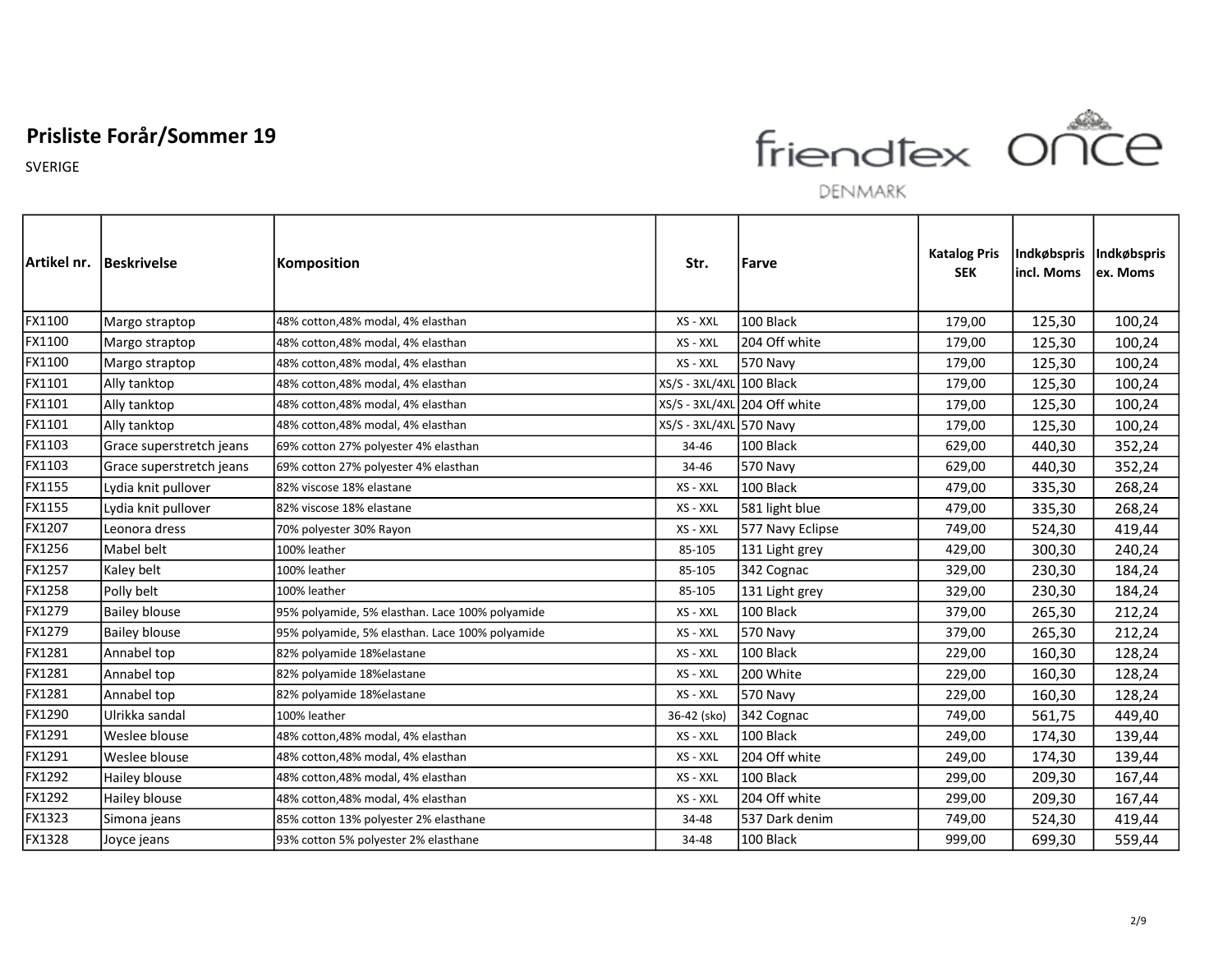SVERIGE



| Artikel nr. | <b>Beskrivelse</b> | <b>Komposition</b>                               | Str.      | Farve                  | <b>Katalog Pris</b><br><b>SEK</b> | Indkøbspris<br>lincl. Moms | Indkøbspris<br>lex. Moms |
|-------------|--------------------|--------------------------------------------------|-----------|------------------------|-----------------------------------|----------------------------|--------------------------|
| FX1343      | Lina high neck top | 95% polyamide, 5% elasthan. Lace 100% polyamide  | XS - XXL  | 100 Black              | 359,00                            | 251,30                     | 201,04                   |
| FX1343      | Lina high neck top | 95% polyamide, 5% elasthan. Lace 100% polyamide  | XS - XXL  | 204 Off white          | 359,00                            | 251,30                     | 201,04                   |
| FX1344      | Cara blouse        | 100% viscose                                     | XS - XXL  | 100 Black              | 379,00                            | 265,30                     | 212,24                   |
| FX1344      | Cara blouse        | 100% viscose                                     | XS - XXL  | 244 Rose glow          | 379,00                            | 265,30                     | 212,24                   |
| FX1344      | Cara blouse        | 100% viscose                                     | XS - XXL  | 577 Navy Eclipse       | 379,00                            | 265,30                     | 212,24                   |
| FX1344      | Cara blouse        | 100% viscose                                     | XS - XXL  | 622 Lipstick red       | 379,00                            | 265,30                     | 212,24                   |
| FX1377      | Tini blazer        | 65% cotton 30% polyamide 5% elastane             | XS - XXXL | 100 Black              | 749,00                            | 524,30                     | 419,44                   |
| FX1377      | Tini blazer        | 65% cotton 30% polyamide 5% elastane             | XS - XXXL | 685 Fiery red          | 749,00                            | 524,30                     | 419,44                   |
| FX1382      | Lorina jeans       | 99% cotton 1% elastane                           | 34-46     | 022 Denim medium blue  | 749,00                            | 524,30                     | 419,44                   |
| FX1397      | Flora jeans slim   | 97% cotton 3% elasthane                          | 34-46     | 021 Denim light blue   | 749,00                            | 524,30                     | 419,44                   |
| FX1397      | Flora jeans slim   | 97% cotton 3% elasthane                          | 34-46     | l022 Denim medium blue | 749,00                            | 524,30                     | 419,44                   |
| FX1398      | Rita jeans curvy   | 97% cotton 3% elasthane                          | 34-48     | 022 Denim medium blue  | 749,00                            | 524,30                     | 419,44                   |
| FX1401      | Emma knit cardigan | 82% viscose 18% elastane                         | XS - XXXL | 100 Black              | 879,00                            | 615,30                     | 492,24                   |
| FX1401      | Emma knit cardigan | 82% viscose 18% elastane                         | XS - XXXL | 112 light grey melange | 879,00                            | 615,30                     | 492,24                   |
| FX1448      | Lota knit          | 100% viscose                                     | XS - XXL  | 581 light blue         | 649,00                            | 454,30                     | 363,44                   |
| FX1449      | Abera knit         | 60% cotton 40% viscose                           | XS - XXL  | 112 light grey melange | 789,00                            | 552,30                     | 441,84                   |
| FX1450      | Byna knit          | 100% organic cotton                              | XS - XXL  | 245 Rose tan           | 829,00                            | 580,30                     | 464,24                   |
| FX1451      | Lera knit          | 89% viscose 11% nylon                            | XS-XL     | 577 Navy Eclipse       | 729,00                            | 510,30                     | 408,24                   |
| FX1452      | Sira knit          | 89% viscose, 11% nylon                           | XS - XXL  | 100 Black              | 579,00                            | 405,30                     | 324,24                   |
| FX1452      | lSira knit         | 89% viscose, 11% nylon                           | XS - XXL  | 201 Cloudy white       | 579,00                            | 405,30                     | 324,24                   |
| FX1454      | Bana denim jacket  | 89% cotton 10% polyester 1% elasthan             | XS - XXL  | 021 Denim light blue   | 869,00                            | 608,30                     | 486,64                   |
| FX1455      | Vitus jeans curvy  | 49% viscose 40% cotton 9% polyester 2% elasthane | 34-46     | 022 Denim medium blue  | 859,00                            | 601,30                     | 481,04                   |
| FX1456      | Frej jeans         | 89% cotton 10% polyester 1% elasthan             | 34-46     | 022 Denim medium blue  | 859,00                            | 601,30                     | 481,04                   |
| FX1457      | Nur jeans          | 98% cotton 2% elasthane                          | 34-46     | 100 Black              | 579,00                            | 405,30                     | 324,24                   |
| FX1457      | Nur jeans          | 98% cotton 2% elasthane                          | 34-46     | 201 Cloudy white       | 579,00                            | 405,30                     | 324,24                   |
| FX1457      | Nur jeans          | 98% cotton 2% elasthane                          | 34-46     | 214 sunshine yellow    | 579,00                            | 405,30                     | 324,24                   |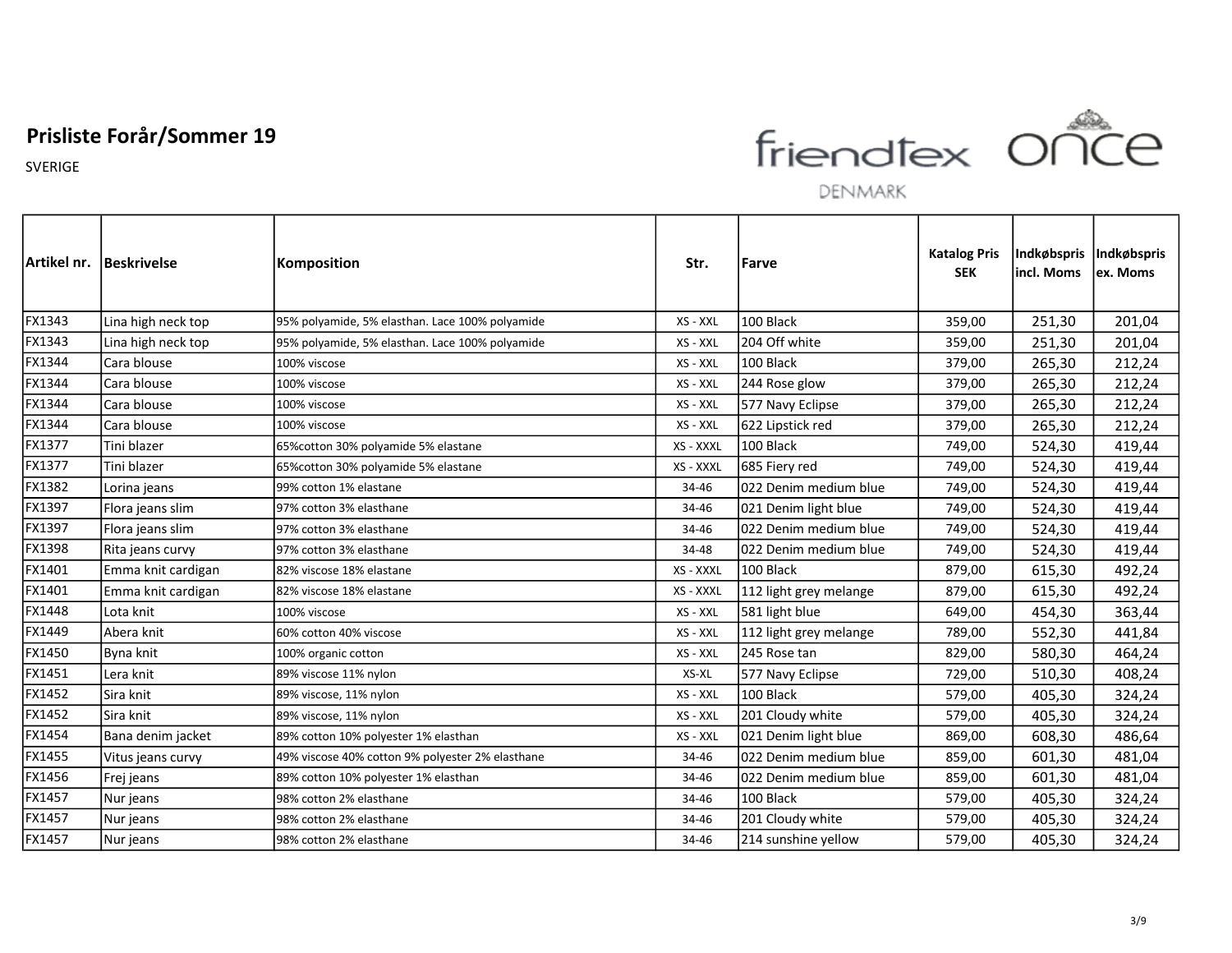

DENMARK

|               | Artikel nr.  Beskrivelse | Komposition                                      | Str.     | <b>Farve</b>           | <b>Katalog Pris</b><br><b>SEK</b> | Indkøbspris<br>incl. Moms | Indkøbspris<br>ex. Moms |
|---------------|--------------------------|--------------------------------------------------|----------|------------------------|-----------------------------------|---------------------------|-------------------------|
| <b>FX1458</b> | Evie jeans               | 98% cotton 2% elasthane                          | 34-46    | 201 Cloudy white       | 729,00                            | 510,30                    | 408,24                  |
| FX1458        | Evie jeans               | 98% cotton 2% elasthane                          | 34-46    | 214 sunshine yellow    | 729,00                            | 510,30                    | 408,24                  |
| FX1458        | Evie jeans               | 98% cotton 2% elasthane                          | 34-46    | 410 Powder green       | 729,00                            | 510,30                    | 408,24                  |
| FX1458        | Evie jeans               | 98% cotton 2% elasthane                          | 34-46    | 685 Fiery red          | 729,00                            | 510,30                    | 408,24                  |
| FX1459        | Dalira shorts            | 65% cotton, 33% polyester, 2% elasthane          | 34-46    | 201 Cloudy white       | 579,00                            | 405,30                    | 324,24                  |
| FX1459        | Dalira shorts            | 65% cotton, 33% polyester, 2% elasthane          | 34-46    | 577 Navy Eclipse       | 579,00                            | 405,30                    | 324,24                  |
| FX1460        | <b>Emery pants</b>       | 65% cotton, 33% polyester, 2% elasthane          | 34-46    | 201 Cloudy white       | 829,00                            | 580,30                    | 464,24                  |
| FX1460        | <b>Emery pants</b>       | 65% cotton, 33% polyester, 2% elasthane          | 34-46    | l311 Powder brown      | 829,00                            | 580,30                    | 464,24                  |
| FX1460        | <b>Emery pants</b>       | 65% cotton, 33% polyester, 2% elasthane          | 34-46    | 577 Navy Eclipse       | 829,00                            | 580,30                    | 464,24                  |
| FX1461        | Lani jeans               | 98% cotton 2% elasthane                          | 34-46    | l022 Denim medium blue | 729,00                            | 510,30                    | 408,24                  |
| FX1462        | Lyla jeans               | 71% cotton 24% polyester 3% viscose 2% elasthane | 34-46    | 021 Denim light blue   | 789,00                            | 552,30                    | 441,84                  |
| FX1463        | Adea slip dress          | 100% viscose                                     | XS - XXL | 100 Black              | 579,00                            | 405,30                    | 324,24                  |
| FX1463        | Adea slip dress          | 100% viscose                                     | XS - XXL | 333 Nude               | 579,00                            | 405,30                    | 324,24                  |
| FX1464        | lana knit                | 82% polyamide 18%elastane                        | XS - XXL | 577 Navy Eclipse       | 729,00                            | 510,30                    | 408,24                  |
| FX1465        | Lava knit cardigan       | 100% organic cotton                              | XS - XXL | 245 Rose tan           | 999,00                            | 699,30                    | 559,44                  |
| FX1465        | Lava knit cardigan       | 100% organic cotton                              | XS - XXL | 577 Navy Eclipse       | 999,00                            | 699,30                    | 559,44                  |
| FX1466        | Delaney knit             | 100% viscose                                     | XS - XXL | 245 Rose tan           | 579,00                            | 405,30                    | 324,24                  |
| FX1466        | Delaney knit             | 100% viscose                                     | XS - XXL | 516 Petrol             | 579,00                            | 405,30                    | 324,24                  |
| FX1467        | Ciana knit               | 82% viscose 18% elastane                         | XS - XXL | 214 sunshine yellow    | 579,00                            | 405,30                    | 324,24                  |
| FX1467        | Ciana knit               | 82% viscose 18% elastane                         | XS - XXL | 516 Petrol             | 579,00                            | 405,30                    | 324,24                  |
| FX1476        | Nupa jeans               | 64% cotton 33% polyester 3% elasthan             | 34-46    | 245 Rose tan           | 1.079,00                          | 755,30                    | 604,24                  |
| FX1476        | Nupa jeans               | 64% cotton 33% polyester 3% elasthan             | 34-46    | 347 Champagne          | 1.079,00                          | 755,30                    | 604,24                  |
| FX1477        | Reja jacket              | 99% cotton 1% elastane                           | XS - XXL | 245 Rose tan           | 1.149,00                          | 804,30                    | 643,44                  |
| FX1477        | Reja jacket              | 99% cotton 1% elastane                           | XS - XXL | 577 Navy Eclipse       | 1.149,00                          | 804,30                    | 643,44                  |
| FX1478        | Rami pants               | 61% tencel 36% cotton 3% elasthane               | 34-46    | 245 Rose tan           | 999,00                            | 699,30                    | 559,44                  |
| FX1479        | Detra jeans              | 89% cotton 9% polyester 2% elasthane             | 34-46    | 537 Dark denim         | 1.149,00                          | 804,30                    | 643,44                  |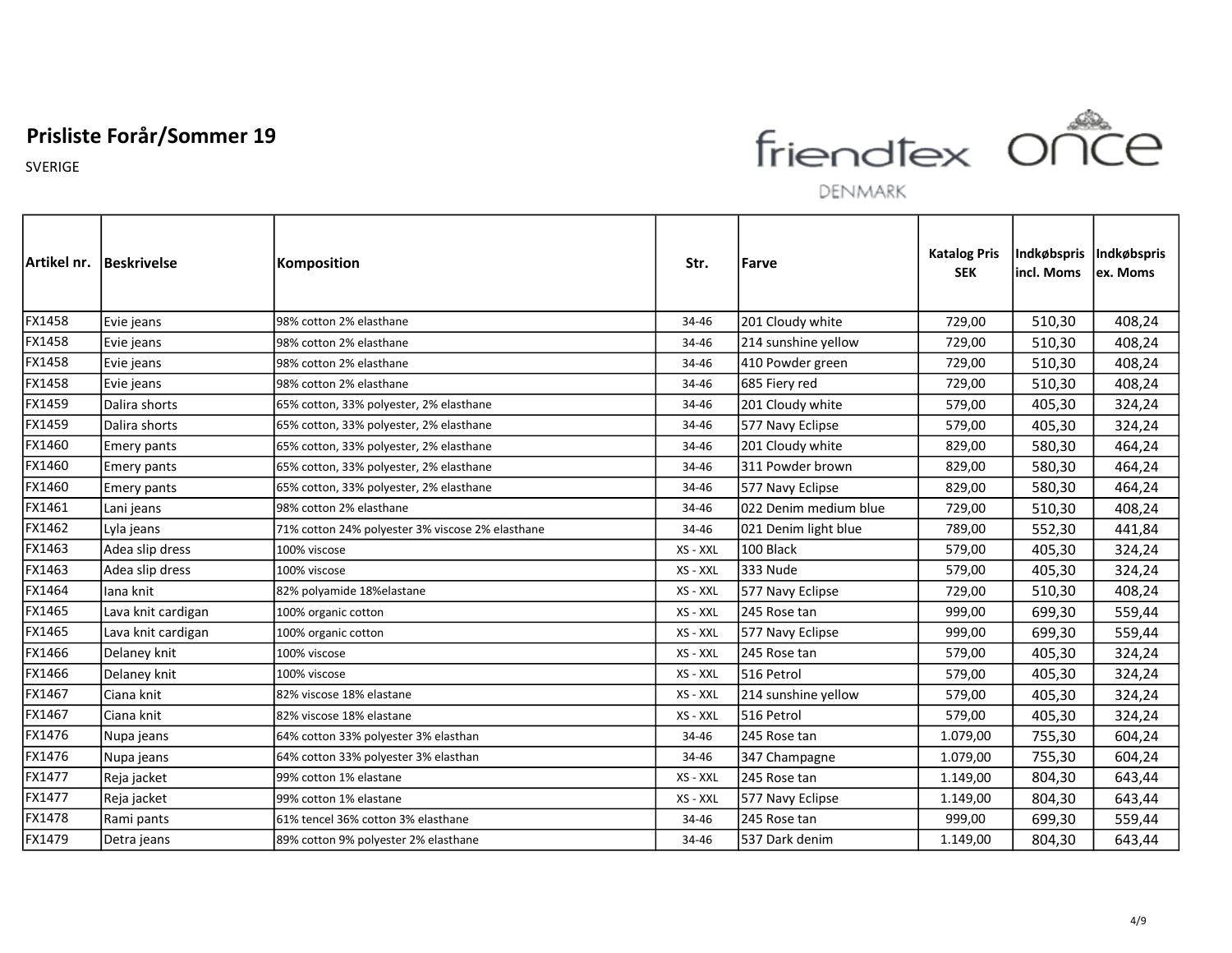SVERIGE



|        | Artikel nr.   Beskrivelse | Komposition                               | Str.     | Farve            | <b>Katalog Pris</b><br><b>SEK</b> | Indkøbspris<br>lincl. Moms | Indkøbspris<br>lex. Moms |
|--------|---------------------------|-------------------------------------------|----------|------------------|-----------------------------------|----------------------------|--------------------------|
| FX1480 | Risa tee                  | 100% organic cotton                       | XS - XXL | 685 Fiery red    | 429,00                            | 300,30                     | 240,24                   |
| FX1481 | Nilani tee                | 100% organic cotton                       | XS - XXL | 201 Cloudy white | 429,00                            | 300,30                     | 240,24                   |
| FX1482 | Arabella pants            | 100% viscose                              | 34-46    | 577 Navy Eclipse | 859,00                            | 601,30                     | 481,04                   |
| FX1483 | Herle dress               | 100% viscose                              | XS - XXL | 577 Navy Eclipse | 789,00                            | 552,30                     | 441,84                   |
| FX1484 | Jinjia blouse             | 100% viscose                              | XS - XXL | 577 Navy Eclipse | 629,00                            | 440,30                     | 352,24                   |
| FX1485 | Marla pants               | 65% modal, 35% polyester                  | 34-46    | 577 Navy Eclipse | 789,00                            | 552,30                     | 441,84                   |
| FX1486 | Tonia tee                 | 65% modal, 35% polyester                  | XS - XXL | 577 Navy Eclipse | 579,00                            | 405,30                     | 324,24                   |
| FX1488 | Rosina blouse             | 65% modal, 35% polyester                  | XS - XXL | 622 Lipstick red | 629,00                            | 440,30                     | 352,24                   |
| FX1489 | Nuka tee                  | 96% viscose 4% elastane                   | XS - XXL | 577 Navy Eclipse | 579,00                            | 405,30                     | 324,24                   |
| FX1490 | Enua dress                | 96% viscose 4% elastane                   | XS - XXL | 577 Navy Eclipse | 929,00                            | 650,30                     | 520,24                   |
| FX1491 | Jade dress                | 96% viscose 4% elastane                   | XS - XXL | 577 Navy Eclipse | 859,00                            | 601,30                     | 481,04                   |
| FX1492 | Era tee                   | 96% viscose 4% elastane                   | XS - XXL | 577 Navy Eclipse | 549,00                            | 384,30                     | 307,44                   |
| FX1494 | Ema suede jacket          | 100% suede                                | XS - XXL | 587 Clear blue   | 3.429,00                          | 2571,75                    | 2057,40                  |
| FX1496 | Lisra tee                 | 100% cotton                               | XS - XXL | 201 Cloudy white | 499,00                            | 349,30                     | 279,44                   |
| FX1497 | Malia blouse              | 100% polyester                            | XS - XXL | 100 Black        | 549,00                            | 384,30                     | 307,44                   |
| FX1498 | Tura shirt                | 83% viscose 17% polyamide                 | XS - XXL | 201 Cloudy white | 649,00                            | 454,30                     | 363,44                   |
| FX1499 | Dinia top                 | 100% polyester                            | XS - XXL | 577 Navy Eclipse | 359,00                            | 251,30                     | 201,04                   |
| FX1500 | Piana top                 | 60% viscose 40%polyester                  | XS - XXL | 100 Black        | 429,00                            | 300,30                     | 240,24                   |
| FX1500 | Piana top                 | 60% viscose 40%polyester                  | XS - XXL | 201 Cloudy white | 429,00                            | 300,30                     | 240,24                   |
| FX1501 | Rosie pants               | 71% viscose/ 25% polyamide / 4% elasthane | 34-46    | 245 Rose tan     | 729,00                            | 510,30                     | 408,24                   |
| FX1501 | Rosie pants               | 71% viscose/ 25% polyamide / 4% elasthane | 34-46    | 577 Navy Eclipse | 729,00                            | 510,30                     | 408,24                   |
| FX1502 | Laney knit                | 100% viscose                              | XS - XXL | 685 Fiery red    | 789,00                            | 552,30                     | 441,84                   |
| FX1503 | Nitu top                  | 100% cotton                               | XS-XL    | 581 light blue   | 549,00                            | 384,30                     | 307,44                   |
| FX1504 | Rinka blouse              | 100% viscose                              | XS - XXL | 201 Cloudy white | 629,00                            | 440,30                     | 352,24                   |
| FX1504 | Rinka blouse              | 100% viscose                              | XS - XXL | 581 light blue   | 629,00                            | 440,30                     | 352,24                   |
| FX1504 | Rinka blouse              | 100% viscose                              | XS - XXL | 622 Lipstick red | 629,00                            | 440,30                     | 352,24                   |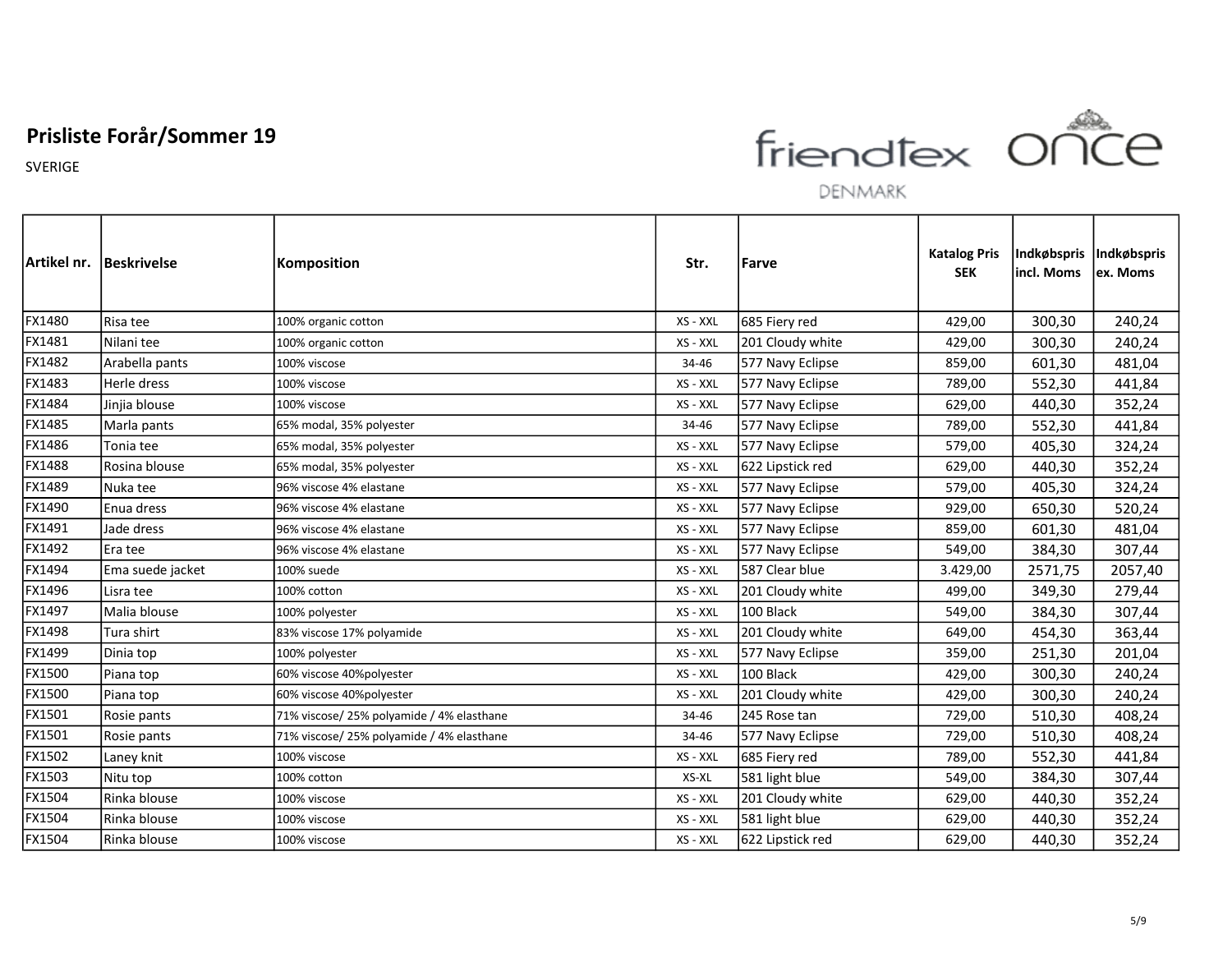

DENMARK

|               | Artikel nr. Beskrivelse | <b>Komposition</b>                          | Str.     | Farve               | <b>Katalog Pris</b><br><b>SEK</b> | Indkøbspris<br>lincl. Moms | Indkøbspris<br>lex. Moms |
|---------------|-------------------------|---------------------------------------------|----------|---------------------|-----------------------------------|----------------------------|--------------------------|
| FX1506        | Lilja blouse            | 100% viscose                                | XS - XXL | 410 Powder green    | 579,00                            | 405,30                     | 324,24                   |
| FX1507        | Nana blouse             | 100% polyester Lining: 100% viscose         | XS - XXL | 100 Black           | 649,00                            | 454,30                     | 363,44                   |
| FX1507        | Nana blouse             | 100% polyester Lining: 100% viscose         | XS - XXL | 637 Light rose      | 649,00                            | 454,30                     | 363,44                   |
| FX1508        | Aria blouse             | 100% viscose                                | XS - XXL | 201 Cloudy white    | 579,00                            | 405,30                     | 324,24                   |
| FX1509        | Mynte blouse            | 100% viscose                                | XS - XXL | 201 Cloudy white    | 499,00                            | 349,30                     | 279,44                   |
| FX1510        | Alfina dress            | 100% recycle polyester Lining: 100% viscose | XS - XXL | 577 Navy Eclipse    | 999,00                            | 699,30                     | 559,44                   |
| FX1510        | Alfina dress            | 100% recycle polyester Lining: 100% viscose | XS - XXL | 587 Clear blue      | 999,00                            | 699,30                     | 559,44                   |
| FX1511        | Rella blouse            | 100% polyester Lining: 100% viscose         | XS - XXL | 586 Powder purple   | 629,00                            | 440,30                     | 352,24                   |
| FX1516        | Helena dress            | front: 100% polyester Back: 100% tencel     | XS - XXL | 347 Champagne       | 729,00                            | 510,30                     | 408,24                   |
| FX1517        | Elena blouse            | front: 100% polyester Back: 100% tencel     | XS - XXL | 347 Champagne       | 429,00                            | 300,30                     | 240,24                   |
| FX1518        | Lanja dress             | 100% polyester Lining: 100% viscose         | XS - XXL | 100 Black           | 729,00                            | 510,30                     | 408,24                   |
| FX1519        | Lea blouse              | 100% recycle polyester Lining: 100% viscose | XS - XXL | 201 Cloudy white    | 649,00                            | 454,30                     | 363,44                   |
| FX1519        | Lea blouse              | 100% recycle polyester Lining: 100% viscose | XS - XXL | 245 Rose tan        | 649,00                            | 454,30                     | 363,44                   |
| FX1519        | Lea blouse              | 100% recycle polyester Lining: 100% viscose | XS - XXL | 587 Clear blue      | 649,00                            | 454,30                     | 363,44                   |
| FX1520        | Rikael tee              | 48% cotton, 48% modal, 4% elasthan          | XS - XXL | 214 sunshine yellow | 429,00                            | 300,30                     | 240,24                   |
| FX1520        | Rikael tee              | 48% cotton, 48% modal, 4% elasthan          | XS - XXL | 577 Navy Eclipse    | 429,00                            | 300,30                     | 240,24                   |
| FX1521        | Hetta blouse            | 100% viscose                                | XS - XXL | 577 Navy Eclipse    | 579,00                            | 405,30                     | 324,24                   |
| FX1522        | Georgia skirt           | 100% viscose                                | 34-46    | 577 Navy Eclipse    | 859,00                            | 601,30                     | 481,04                   |
| <b>FX1523</b> | Jandi blouse            | 100% cotton                                 | XS - XXL | 201 Cloudy white    | 649,00                            | 454,30                     | 363,44                   |
| FX1524        | Anur shirt              | 100% viscose                                | XS - XXL | 201 Cloudy white    | 759,00                            | 531,30                     | 425,04                   |
| <b>FX1524</b> | Anur shirt              | 100% viscose                                | XS - XXL | 245 Rose tan        | 759,00                            | 531,30                     | 425,04                   |
| FX1526        | Evelyn pants            | 58% organic cotton 38% nylon 4% elasthane   | 34-44    | 410 Powder green    | 999,00                            | 699,30                     | 559,44                   |
| <b>FX1527</b> | Ambika blouse           | 55% cotton 45% rayon                        | XS - XXL | 587 Clear blue      | 729,00                            | 510,30                     | 408,24                   |
| FX1530        | Lia jacket              | 61% cotton 39% polyester                    | XS - XXL | 577 Navy Eclipse    | 1.579,00                          | 1105,30                    | 884,24                   |
| FX1531        | Safi blazer             | 100% polyester                              | XS - XXL | 100 Black           | 1.149,00                          | 804,30                     | 643,44                   |
| FX1533        | Allison top             | 100% recycle polyester                      | XS - XXL | 347 Champagne       | 579,00                            | 405,30                     | 324,24                   |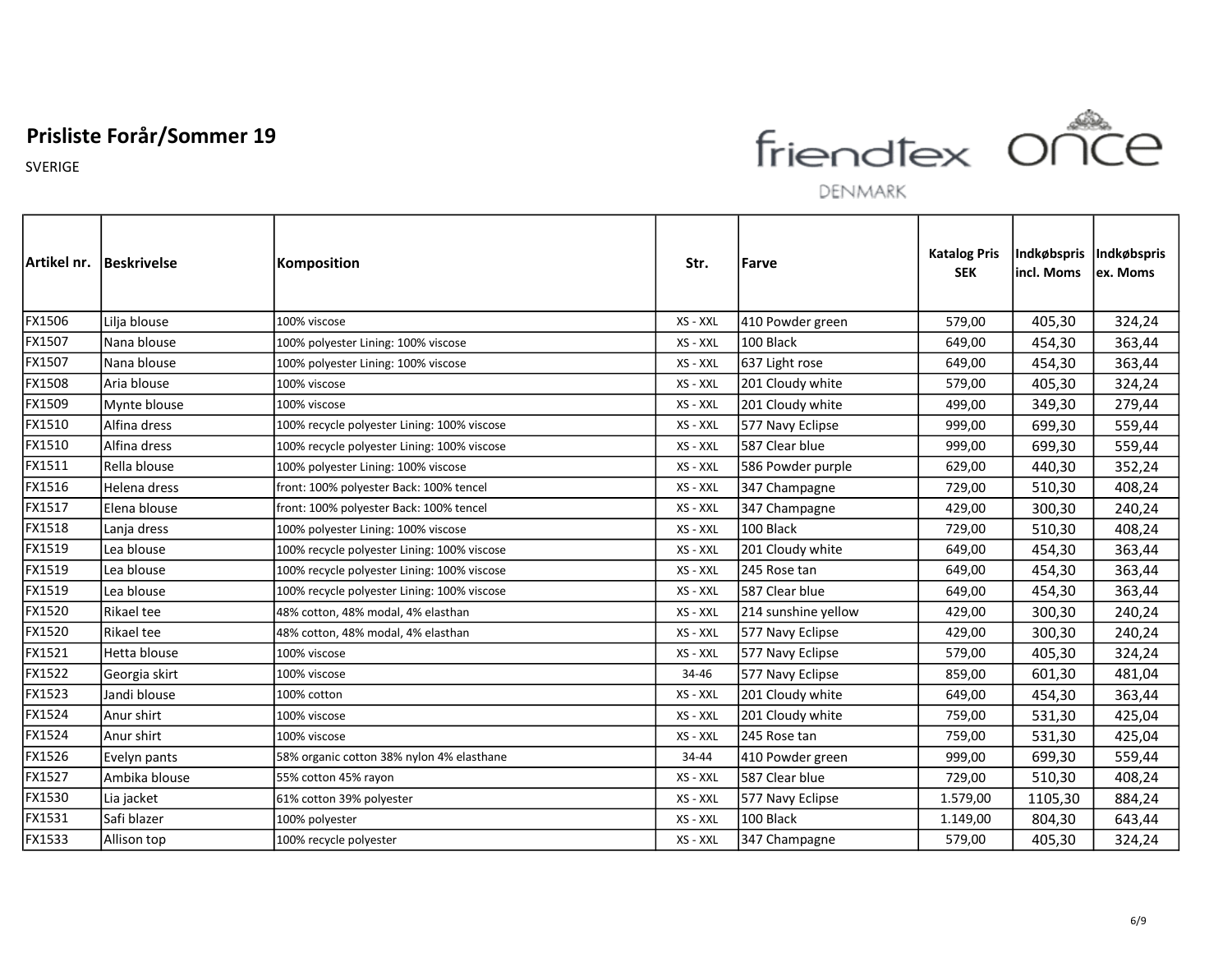

DENMARK

|        | Artikel nr.   Beskrivelse | <b>Komposition</b>                          | Str.        | Farve               | <b>Katalog Pris</b><br><b>SEK</b> | Indkøbspris <br>incl. Moms | Indkøbspris<br>ex. Moms |
|--------|---------------------------|---------------------------------------------|-------------|---------------------|-----------------------------------|----------------------------|-------------------------|
| FX1534 | Ara shirt                 | 100% recycle polyester                      | XS - XXL    | 347 Champagne       | 789,00                            | 552,30                     | 441,84                  |
| FX1535 | Rachel skirt              | 100% polyester                              | 34-46       | 347 Champagne       | 999,00                            | 699,30                     | 559,44                  |
| FX1537 | Lalija pants              | 100% viscose ecovero                        | 34-46       | 577 Navy Eclipse    | 729,00                            | 510,30                     | 408,24                  |
| FX1538 | Naura blouse              | 100% viscose ecovero                        | XS - XXL    | 577 Navy Eclipse    | 579,00                            | 405,30                     | 324,24                  |
| FX1539 | Nali shorts               | 100% viscose ecovero                        | 34-46       | 577 Navy Eclipse    | 579,00                            | 405,30                     | 324,24                  |
| FX1540 | Liri top                  | 100% viscose                                | XS - XXL    | 201 Cloudy white    | 499,00                            | 349,30                     | 279,44                  |
| FX1540 | Liri top                  | 100% viscose                                | XS - XXL    | 245 Rose tan        | 499,00                            | 349,30                     | 279,44                  |
| FX1541 | Anana shirt               | 100% viscose                                | XS - XXL    | 245 Rose tan        | 729,00                            | 510,30                     | 408,24                  |
| FX1542 | Maliri blouse             | 100% viscose                                | XS - XXL    | 245 Rose tan        | 649,00                            | 454,30                     | 363,44                  |
| FX1542 | Maliri blouse             | 100% viscose                                | XS - XXL    | 410 Powder green    | 649,00                            | 454,30                     | 363,44                  |
| FX1542 | Maliri blouse             | 100% viscose                                | XS - XXL    | 588 Deep light blue | 649,00                            | 454,30                     | 363,44                  |
| FX1543 | Inu pants                 | 100% polyester                              | 34-46       | 311 Powder brown    | 859,00                            | 601,30                     | 481,04                  |
| FX1544 | Wini skirt                | 97% cotton 3% elasthane                     | 34-46       | 311 Powder brown    | 729,00                            | 510,30                     | 408,24                  |
| FX1545 | Lyna pants                | 100% polyester                              | 34-46       | 577 Navy Eclipse    | 859,00                            | 601,30                     | 481,04                  |
| FX1547 | Nini blazer               | 58% organic cotton 38% nylon 4% elasthane   | XS - XXL    | 581 light blue      | 1.079,00                          | 755,30                     | 604,24                  |
| FX1548 | Mifa pants                | 58% organic cotton 38% nylon 4% elasthane   | 34-46       | 581 light blue      | 859,00                            | 601,30                     | 481,04                  |
| FX1549 | Fali pants                | 58% organic cotton 38% nylon 4% elasthane   | 34-46       | 577 Navy Eclipse    | 929,00                            | 650,30                     | 520,24                  |
| FX1550 | Tanni shorts              | 65% polyester 35% cotton                    | 34-46       | 201 Cloudy white    | 729,00                            | 510,30                     | 408,24                  |
| FX1551 | Cornelia blazer           | 65% polyester 35% cotton                    | XS - XXL    | 201 Cloudy white    | 629,00                            | 440,30                     | 352,24                  |
| FX1553 | Leslie top                | 100% recycle polyester Lining: 100% viscose | XS - XXL    | 201 Cloudy white    | 579,00                            | 405,30                     | 324,24                  |
| FX1553 | Leslie top                | 100% recycle polyester Lining: 100% viscose | XS - XXL    | 587 Clear blue      | 579,00                            | 405,30                     | 324,24                  |
| FX1554 | Lollie kimono             | 100% polyester                              | XS - XXL    | 410 Powder green    | 649,00                            | 454,30                     | 363,44                  |
| FX1555 | Sofia scarf               | 100% silk                                   | One size    | 577 Navy Eclipse    | 229,00                            | 160,30                     | 128,24                  |
| FX1555 | Sofia scarf               | 100% silk                                   | One size    | 685 Fiery red       | 229,00                            | 160,30                     | 128,24                  |
| FX1556 | Ofelia shoe               |                                             | 36-42 (sko) | 216 Bright yellow   | 729,00                            | 546,75                     | 437,40                  |
| FX1556 | Ofelia shoe               |                                             | 36-42 (sko) | 577 Navy Eclipse    | 729,00                            | 546,75                     | 437,40                  |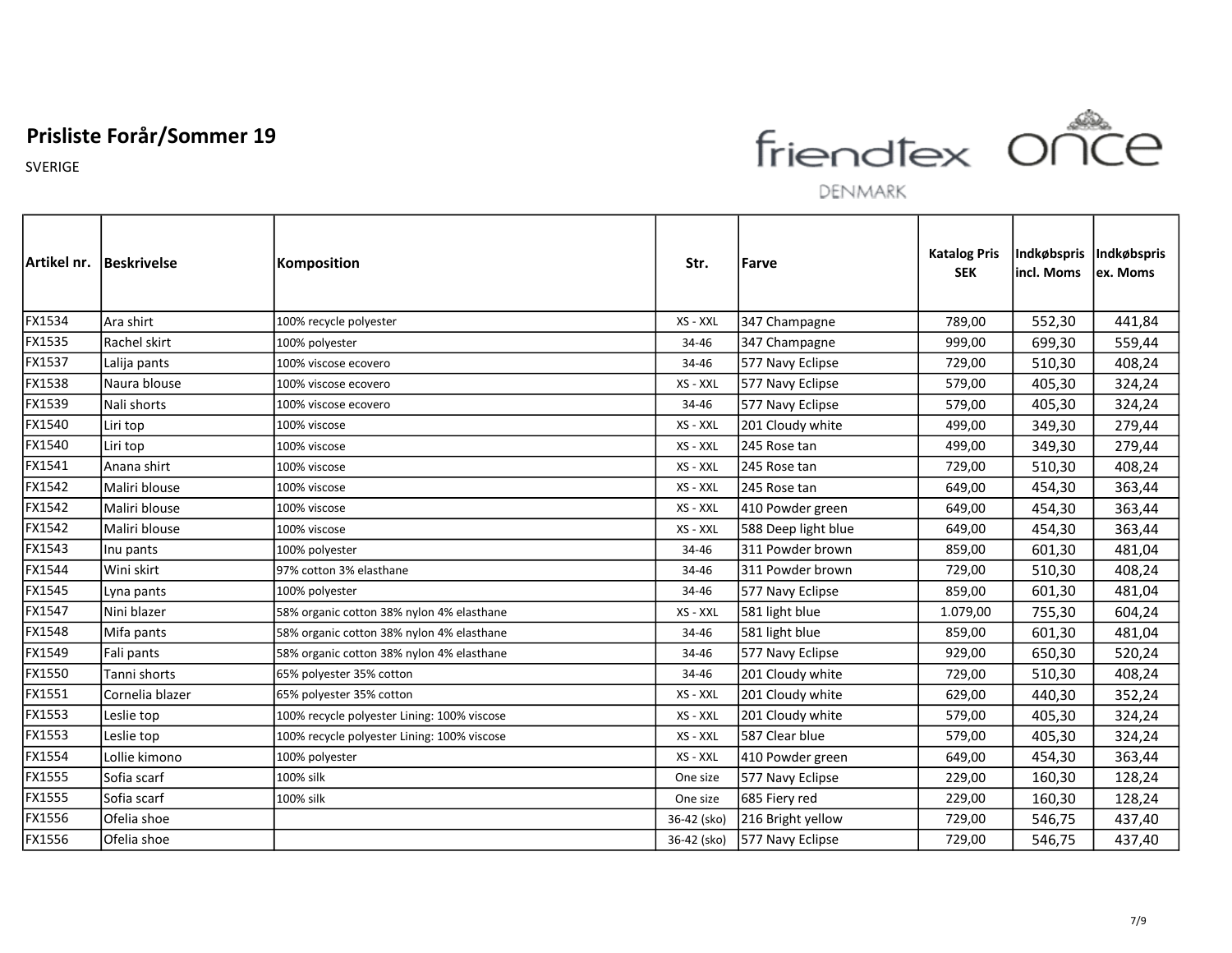SVERIGE



|        | Artikel nr. Beskrivelse  | Komposition                                      | Str.        | Farve                  | <b>Katalog Pris</b><br><b>SEK</b> | incl. Moms | Indkøbspris  Indkøbspris<br>lex. Moms |
|--------|--------------------------|--------------------------------------------------|-------------|------------------------|-----------------------------------|------------|---------------------------------------|
| FX1557 | Jenny sandal             |                                                  | 36-42 (sko) | 100 Black              | 999,00                            | 749,25     | 599,40                                |
| FX1559 | Elna sandal              |                                                  | 36-42 (sko) | 358 Copper             | 789,00                            | 591,75     | 473,40                                |
| FX1561 | Lane blouse              | 100% viscose                                     | XS - XXL    | 201 Cloudy white       | 649,00                            | 454,30     | 363,44                                |
| FX1563 | Margrit blouse           | 96% viscose 4% elastane                          | XS - XXL    | 100 Black              | 499,00                            | 349,30     | 279,44                                |
| FX1580 | Vitus jeans PLUS         | 49% viscose 40% cotton 9% polyester 2% elasthane | 48-52       | 022 Denim medium blue  | 979,00                            | 685,30     | 548,24                                |
| FX1581 | Evie jeans PLUS          | 49% viscose 40% cotton 9% polyester 2% elasthane | 48-52       | 410 Powder green       | 829,00                            | 580,30     | 464,24                                |
| FX1582 | Jinjia blouse PLUS       | 100% viscose                                     | 3XL-5XL     | 577 Navy Eclipse       | 729,00                            | 510,30     | 408,24                                |
| FX1583 | Tonia tee PLUS           | 65% modal, 35% polyester                         | 3XL-5XL     | 577 Navy Eclipse       | 689,00                            | 482,30     | 385,84                                |
| FX1586 | Jade dress PLUS          | 96% viscose 4% elastane                          | 3XL-5XL     | 577 Navy Eclipse       | 979,00                            | 685,30     | 548,24                                |
| FX1587 | Era tee PLUS             | 96% viscose 4% elastane                          | 3XL-5XL     | 577 Navy Eclipse       | 679,00                            | 475,30     | 380,24                                |
| FX1588 | Dinia top PLUS           | 100% polyester                                   | 3XL-5XL     | 577 Navy Eclipse       | 479,00                            | 335,30     | 268,24                                |
| FX1589 | Rinka blouse PLUS        | 100% viscose                                     | 3XL-5XL     | 201 Cloudy white       | 729,00                            | 510,30     | 408,24                                |
| FX1589 | Rinka blouse PLUS        | 100% viscose                                     | 3XL-5XL     | 622 Lipstick red       | 729,00                            | 510,30     | 408,24                                |
| FX1590 | Nana blouse PLUS         | 100% polyester Lining: 100% viscose              | 3XL-5XL     | 637 Light rose         | 769,00                            | 538,30     | 430,64                                |
| FX1591 | Alfina dress PLUS        | 100% recycle polyester Lining: 100% viscose      | 3XL-5XL     | 577 Navy Eclipse       | 1.129,00                          | 790,30     | 632,24                                |
| FX1592 | <b>Rella blouse PLUS</b> | 100% recycle polyester Lining: 100% viscose      | 3XL-5XL     | 586 Powder purple      | 729,00                            | 510,30     | 408,24                                |
| FX1593 | Lanja dress PLUS         | 100% polyester Lining: 100% viscose              | 3XL-5XL     | 100 Black              | 829,00                            | 580,30     | 464,24                                |
| FX1594 | Safi blazer PLUS         | 100% polyester                                   | 3XL-5XL     | 100 Black              | 1.269,00                          | 888,30     | 710,64                                |
| FX1595 | Lalija pants PLUS        | 100% viscose ecovero                             | 48-52       | 577 Navy Eclipse       | 829,00                            | 580,30     | 464,24                                |
| FX1596 | Naura blouse PLUS        | 100% viscose ecovero                             | 3XL-5XL     | 577 Navy Eclipse       | 689,00                            | 482,30     | 385,84                                |
| FX1597 | Maliri blouse PLUS       | 100% viscose                                     | 3XL-5XL     | 245 Rose tan           | 769,00                            | 538,30     | 430,64                                |
| FX1597 | Maliri blouse PLUS       | 100% viscose                                     | 3XL-5XL     | 410 Powder green       | 769,00                            | 538,30     | 430,64                                |
| FX1598 | Mika tee PLUS            | 96% viscose 4% elastane                          | 3XL-5XL     | 581 light blue         | 479,00                            | 335,30     | 268,24                                |
| FX1599 | Emma knit cardigan PLUS  | 82% viscose 18% elastane                         | 4XL-5XL     | 112 light grey melange | 1.129,00                          | 790,30     | 632,24                                |
| FX1600 | Jane knit cardigan PLUS  | 82% polyamide 18%elastane                        | 4XL-5XL     | 100 Black              | 689,00                            | 482,30     | 385,84                                |
| FX1601 | Bella pant straight PLUS | 71% viscose/ 25% polyamide/ 4% elasthane         | 48-52       | 100 Black              | 689,00                            | 482,30     | 385,84                                |